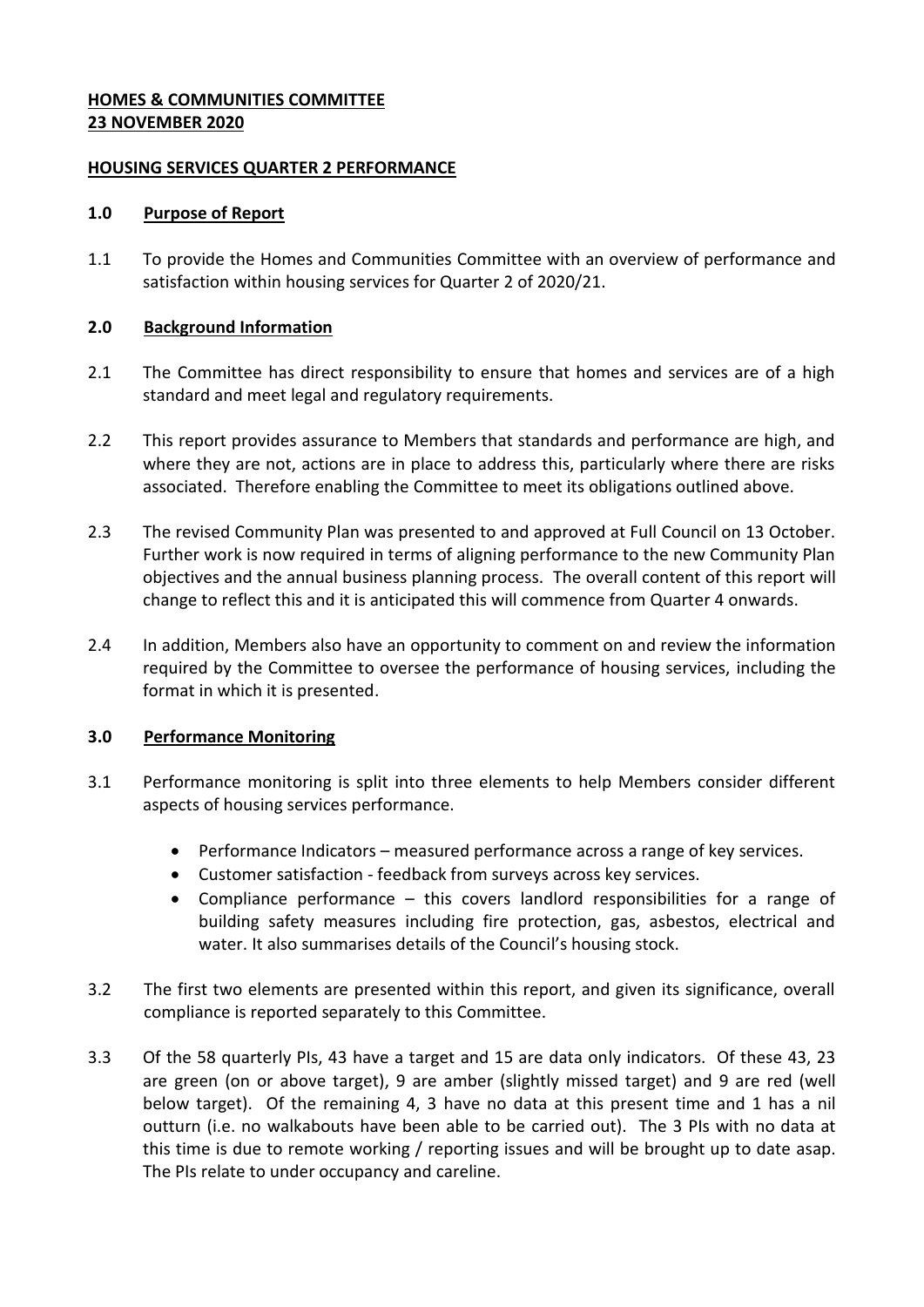#### Figure 3.4 Breakdown of PI Performance Quarter Comparison



- 3.5 There has been a slight improvement since quarter 1 in the increased number of performance indicators that are green or amber and a reduction in those performance indicators that are red. Further detail in the table below at 3.7 also highlights that 5 of the red PIs are improving.
- 3.5 As with quarter 1, there continued to be pressures during quarter 2 to deliver services whilst operating safely under Covid-19 restrictions and this is having an impact on performance.
- 3.6 The 9 PIs which have missed target are shown in the table below with comments outlining reasons.

| <b>Indicator Name</b>                                                             | Q2 2020/21 |          | <b>Status</b> | <b>Note</b>                                                                                                                                                                                                                                                                                                                                             | Direction        |
|-----------------------------------------------------------------------------------|------------|----------|---------------|---------------------------------------------------------------------------------------------------------------------------------------------------------------------------------------------------------------------------------------------------------------------------------------------------------------------------------------------------------|------------------|
|                                                                                   | Value      | Target   |               |                                                                                                                                                                                                                                                                                                                                                         | of Travel        |
| Number of<br>properties<br>without a valid<br><b>Gas Servicing</b><br>certificate | 16         | $\Omega$ |               | Outstanding gas services, although<br>significantly improved (107 in<br>quarter 1) have all been through<br>the access procedure and are<br>currently with our legal team to<br>gain injunctions for access. We are<br>also cold calling the outstanding<br>properties whilst going through the<br>legal process in further attempts to<br>gain access. | <b>Improving</b> |
| % of rent loss<br>through<br>dwellings being<br>vacant                            | 1%         | 0.60%    |               | Currently over target due to void<br>properties standing empty for long<br>periods due to Covid-19, but<br>improved from 1.3%.                                                                                                                                                                                                                          | Improving        |
| Average time<br>(days) to re-let<br>Council<br>properties                         | 39.9 days  | 16 days  |               | Currently over target due to void<br>properties standing empty for long<br>periods due to Covid-19, but<br>improved from 56.5 days in quarter<br>1. Monthly figures for July, August<br>and September were 49.3, 22 and<br>21.4 days respectively which                                                                                                 | <b>Improving</b> |

Figure 3.7 PI Missed Targets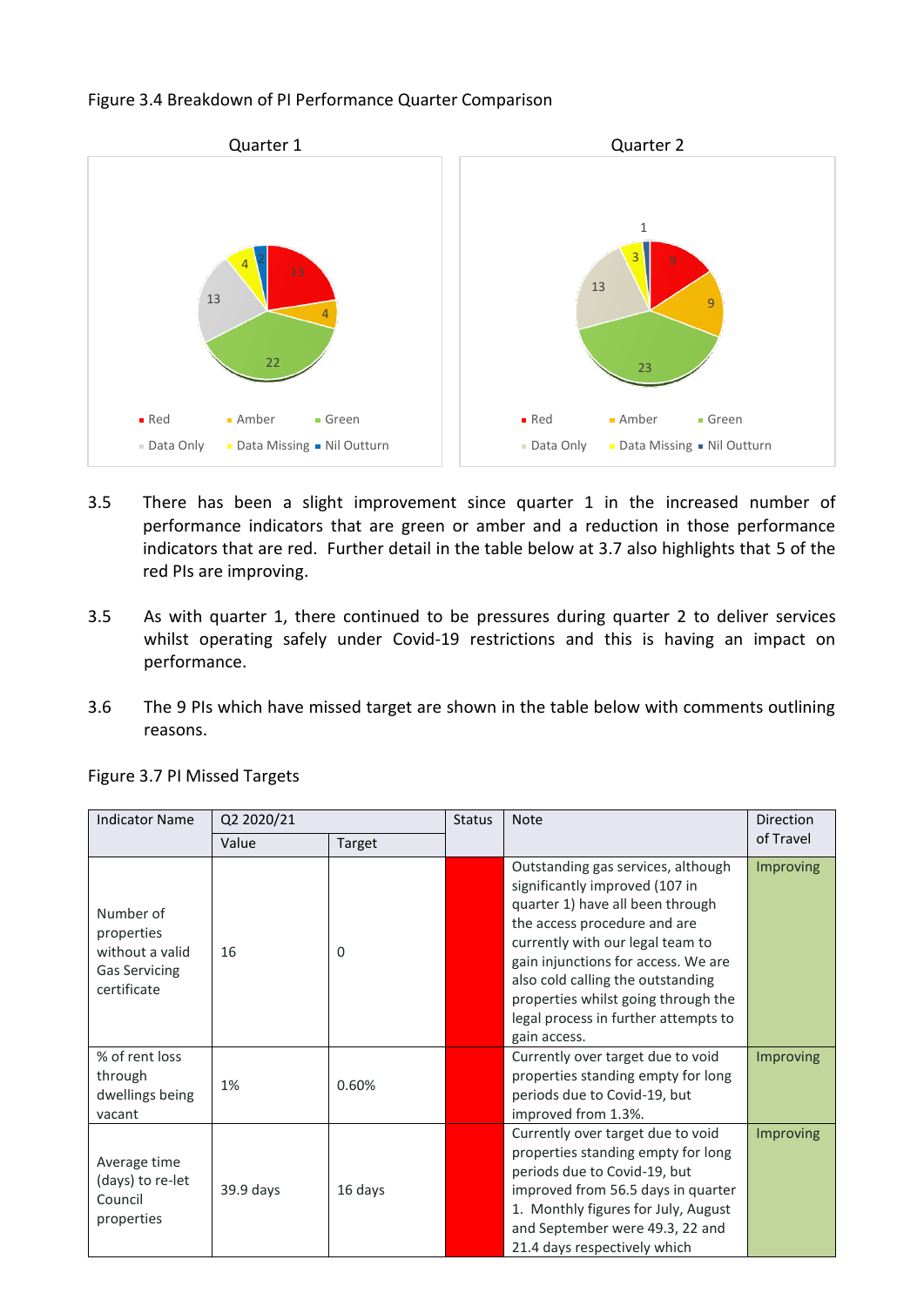| <b>Indicator Name</b>                                                      | Q2 2020/21  |             | <b>Status</b> | <b>Note</b>                                                                                                                                                                                                                                                                                                                                                                                                                                                                                                                                                                                                                                        | <b>Direction</b> |
|----------------------------------------------------------------------------|-------------|-------------|---------------|----------------------------------------------------------------------------------------------------------------------------------------------------------------------------------------------------------------------------------------------------------------------------------------------------------------------------------------------------------------------------------------------------------------------------------------------------------------------------------------------------------------------------------------------------------------------------------------------------------------------------------------------------|------------------|
|                                                                            |             |             |               | demonstrates this PI is improving.<br>Performance remains higher than<br>the target and reasons for this are<br>that we have seen an increase in a<br>number of refusals this year,<br>possibly relating to people not<br>wanting to move due to the<br>pandemic. In addition, we have<br>had some hard to let properties and<br>some others which we have held on<br>to for longer than we would<br>normally to make best use of the<br>stock and to ensure that the<br>tenancy is as sustainable as<br>possible. Some of the properties<br>have also been held for moves for<br>tenants from Yorke Drive as part of<br>the regeneration project. |                  |
| Customer<br>Satisfaction with<br><b>Customer Access</b><br><b>Services</b> | 85%         | 95%         |               | Issues tend to be communication<br>related and not being resolved. Call<br>backs is also an issue as often these<br>enquiries are passed to other<br>service areas to respond.                                                                                                                                                                                                                                                                                                                                                                                                                                                                     | <b>Declining</b> |
| Customer<br>Satisfaction with<br>Right to Buy<br>Service                   | 80%         | 90%         |               | There were just 5 customers<br>surveyed during the quarter and 1<br>was dissatisfied. They noted that<br>covid-19 had caused delays, but the<br>process was completed within<br>statutory timescales.                                                                                                                                                                                                                                                                                                                                                                                                                                              | <b>Declining</b> |
| Customer<br>satisfaction with<br>ASB                                       | 80%         | 90%         |               | Performance dipped in September,<br>impacting on the quarter overall,<br>with just 4 customers out of 6<br>satisfied (1 was dissatisfied and 1<br>was neither satisfied nor<br>dissatisfied). Both customers<br>reported that staff had not got back<br>to them and kept them<br>informed.                                                                                                                                                                                                                                                                                                                                                         | <b>Declining</b> |
| Amount of<br>current arrears<br>as a % of annual<br>rent debit             | 2.36%       | 1.80%       |               | Arrears have missed target because<br>of the current situation, but has<br>only declined slightly from 2.21%.<br>The expectation is that we will<br>continue to recover the arrears<br>accrued during this period over the<br>coming months.                                                                                                                                                                                                                                                                                                                                                                                                       | <b>Declining</b> |
| Former tenant<br>arrears as a % of<br>annual rent<br>debit                 | 1.05%       | 0.88%       |               | Arrears have missed target because<br>of the current situation, but has<br>improved slightly from 1.15%. The<br>expectation is that we will continue<br>to recover the arrears accrued<br>during this period over the coming<br>months.                                                                                                                                                                                                                                                                                                                                                                                                            | Improving        |
| Amount of<br><b>Current Arrears</b><br>at quarter end<br>(f)               | £528,158.00 | £420,000.00 |               | Arrears have missed target because<br>of the current situation, but has<br>improved from £613,775.81. The<br>expectation is that we will continue<br>to recover the arrears accrued<br>during this period over the coming<br>months.                                                                                                                                                                                                                                                                                                                                                                                                               | Improving        |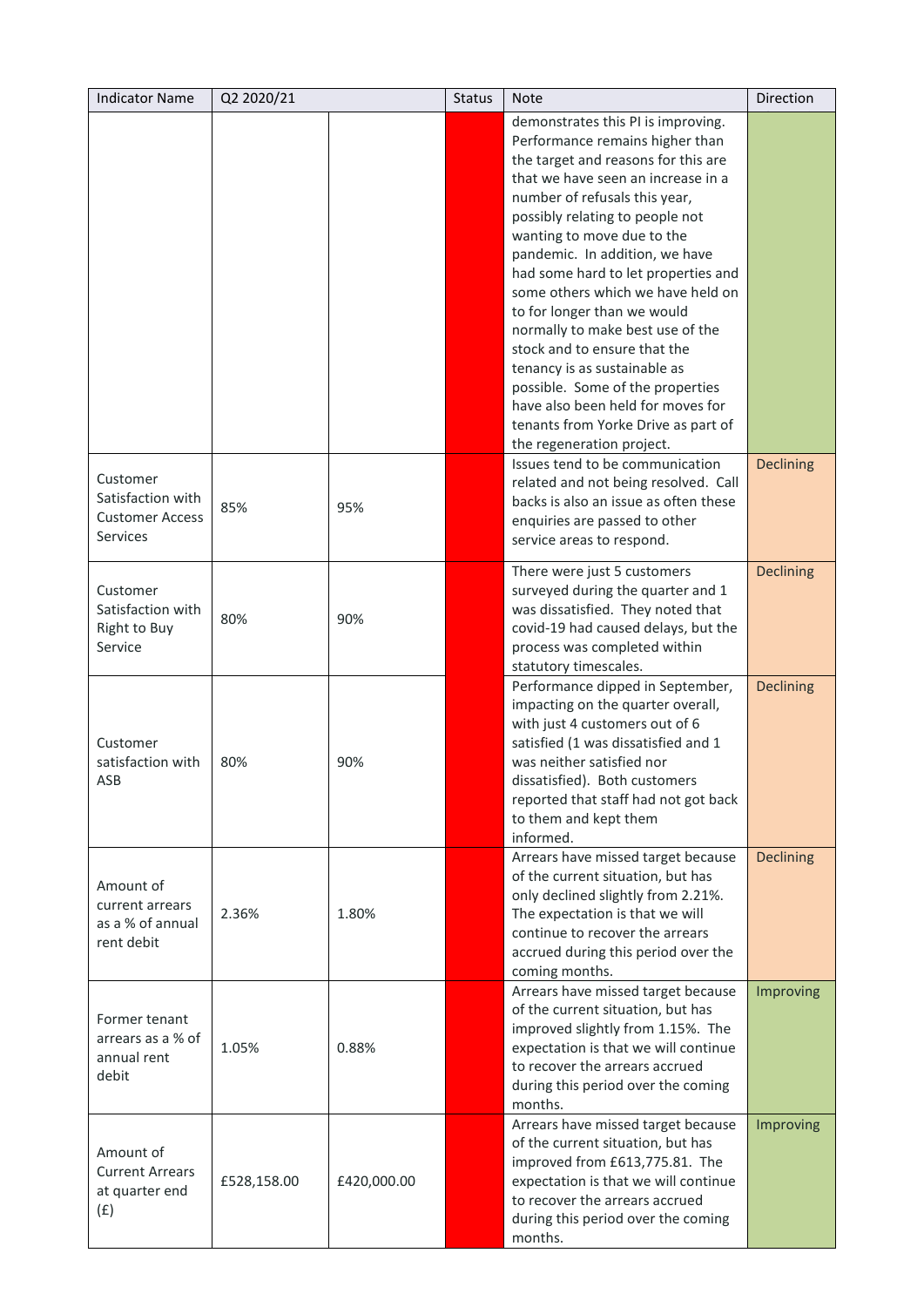# **4.0 Tenant Satisfaction**

4.1 Customer satisfaction is monitored through the key housing services and undertaken independently by an external contractor.

Figure 4.2 Tenant Satisfaction Quarter 2

| <b>Service</b>       | <b>Quarter 1</b><br><b>Satisfaction %</b> | <b>Quarter 2</b><br><b>Satisfaction %</b> | <b>Year to</b><br>Date % | <b>Target</b> |
|----------------------|-------------------------------------------|-------------------------------------------|--------------------------|---------------|
| <b>Overall</b>       | 94                                        | 92                                        | 93                       |               |
| Adapts (Major)       | 100                                       | 95                                        | 96                       | 90            |
| Adapts (Minor)       | 88                                        | 96                                        | 94                       | 90            |
| <b>ASB</b>           | 88                                        | 80                                        | 83                       | 90            |
| CAS                  | 93                                        | 85                                        | 90                       | 95            |
| <b>Gas Servicing</b> | 95                                        | 95                                        | 95                       | 95            |
| Legionella           | N/A                                       | N/A                                       | N/A                      |               |
| Lettings             | 100                                       | 94                                        | 94                       | 90            |
| Major works          | N/A                                       | 96                                        | 96                       | 90            |
| Repairs              | 96                                        | 94                                        | 95                       | 95            |
| Right to Buy         | 100                                       | 80                                        | 92                       | 90            |

- 4.3 The figures shown is for the levels of very satisfied or quite satisfied customers. This does not necessarily equate to the remaining percentage all being dissatisfied. Within the remaining amount are dissatisfied customers and those who have declared to be neither satisfied nor dissatisfied.
- 4.4 As the table above shows, most areas are performing at above 90% for the second quarter, with just three falling below (ASB, CAS and RTB) and only ASB is falling below for the year to date figure. Numbers in ASB and RTB are low and detail is given for all at 3.7 above.
- 4.5 Further work will take place throughout the year across all council services to measure customer satisfaction and use customer insight to improve performance, as part of the customer insight project.
- 4.6 Housing services has not yet undertaken the STAR survey this year due to the impact of Covid-19. This is an independent survey of tenants which can be run annually or less often. The aim is to run in Spring 2021, following discussion and agreement of the Chair.

#### **5.0 Equalities Implications**